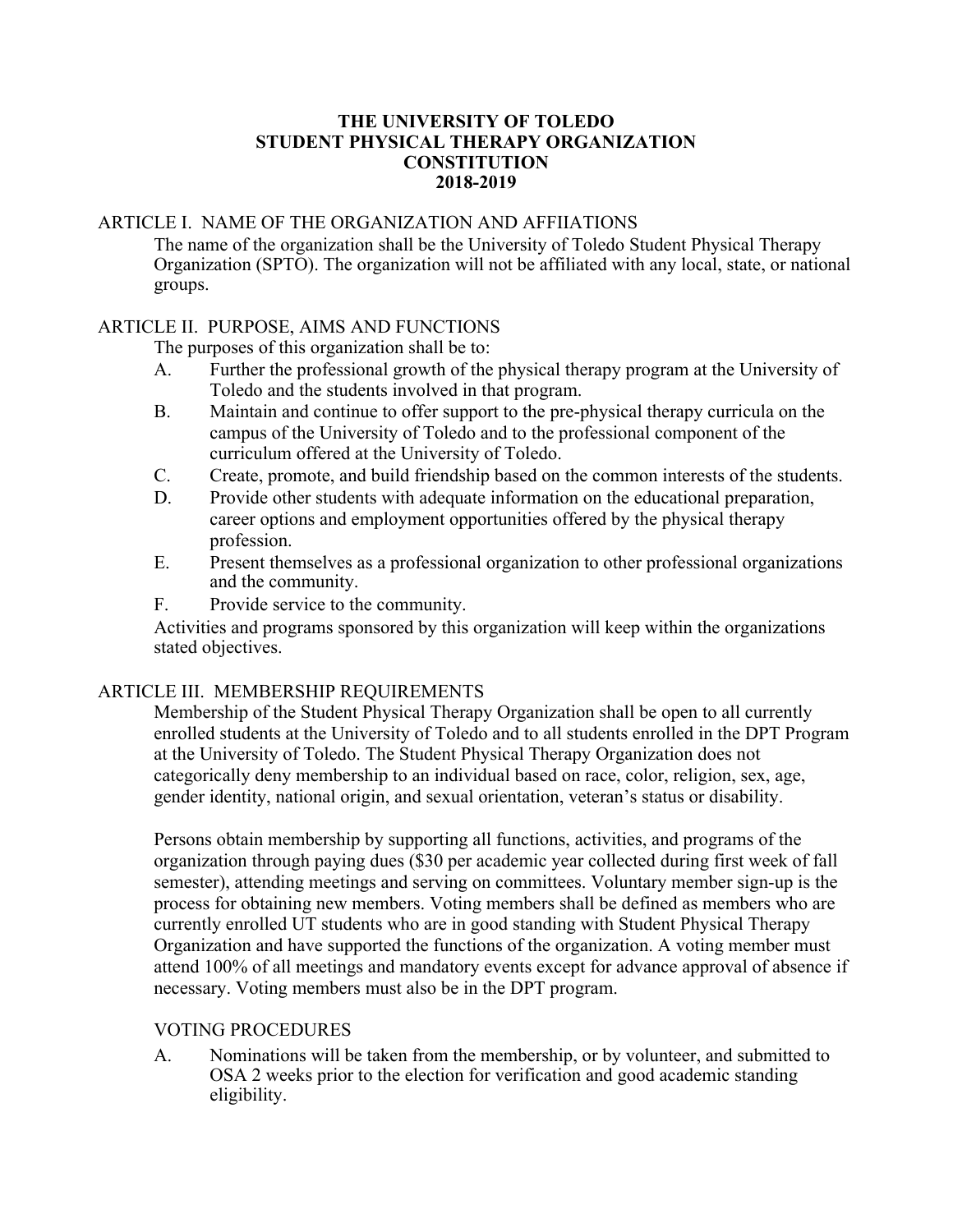- B. The nomination/volunteer deadline will be posted.
- C. The election date, place and time will be announced to the entire membership.
- D. A paper ballot may be printed that includes the organization name, date, positions available and those members running.
- E. Ballot counting
	- 1. Votes will be cast by a written ballot, or raise of hands, by all members present.
	- 2. Ballots/hands will then be counted and results announced immediately.
	- 3. The election results will be shared with the entire membership

# ARTICLE IV. OFFICERS

Officers shall consist of:

- A. President, Treasurer, Association Representative, Publicist 1 These positions will be filled by  $2<sup>nd</sup>$  year students, who will be elected in March with the term of office to begin at the cessation of the academic year.
- B. Vice President, Secretary, District Representative, Risk Manager, Publicist 2 These positions will be filled by  $1<sup>st</sup>$  year students, who will be elected during the first fall term and begin immediately for the academic year.
- C. Elections will be conducted via nomination first. If running against an opponent, potential officers give speech. If unopposed, voting members will vote by show of hands for "yes."
- D. Only currently registered UT students may hold office. Officers of the organization shall not be on academic or disciplinary probation.
- E. Duties for each officer are found under Bylaws.
- F. Funds allotted by the State and University may be used to subsidize the cost of second year officer's participation in professional conferences.
- G. In the event that Student Physical Therapy Organization officers are not fulfilling the specific duties listed above, general numbers have the right to question the conduct, actions, and/or work of any elected officer, advisor, committee chairperson, appointed representative or member. The Student Physical Therapy Organization Executive Board has the right, if deemed necessary, to remove an executive board member, who does not fulfill their specific duties. A University of Toledo faculty advisor must be present in all removal/impeachment proceedings.

# ARTICLE V. MEETINGS

- A. Business meetings shall be held at the discretion of the organizational officers.
- B. At least 2 business meetings shall occur per semester on the University of Toledo's Main Campus.
- C. A simple majority of the voting members must be present to constitute a quorum.

# ARTICLE VI. FACULTY ADVISOR

- A. The faculty advisor shall be decided upon by the Chairperson of the Department of Physical Therapy.
- B. The roles and responsibilities of the Faculty Advisor are:
	- 1. To be informed of all activities, events, policies, and procedures of the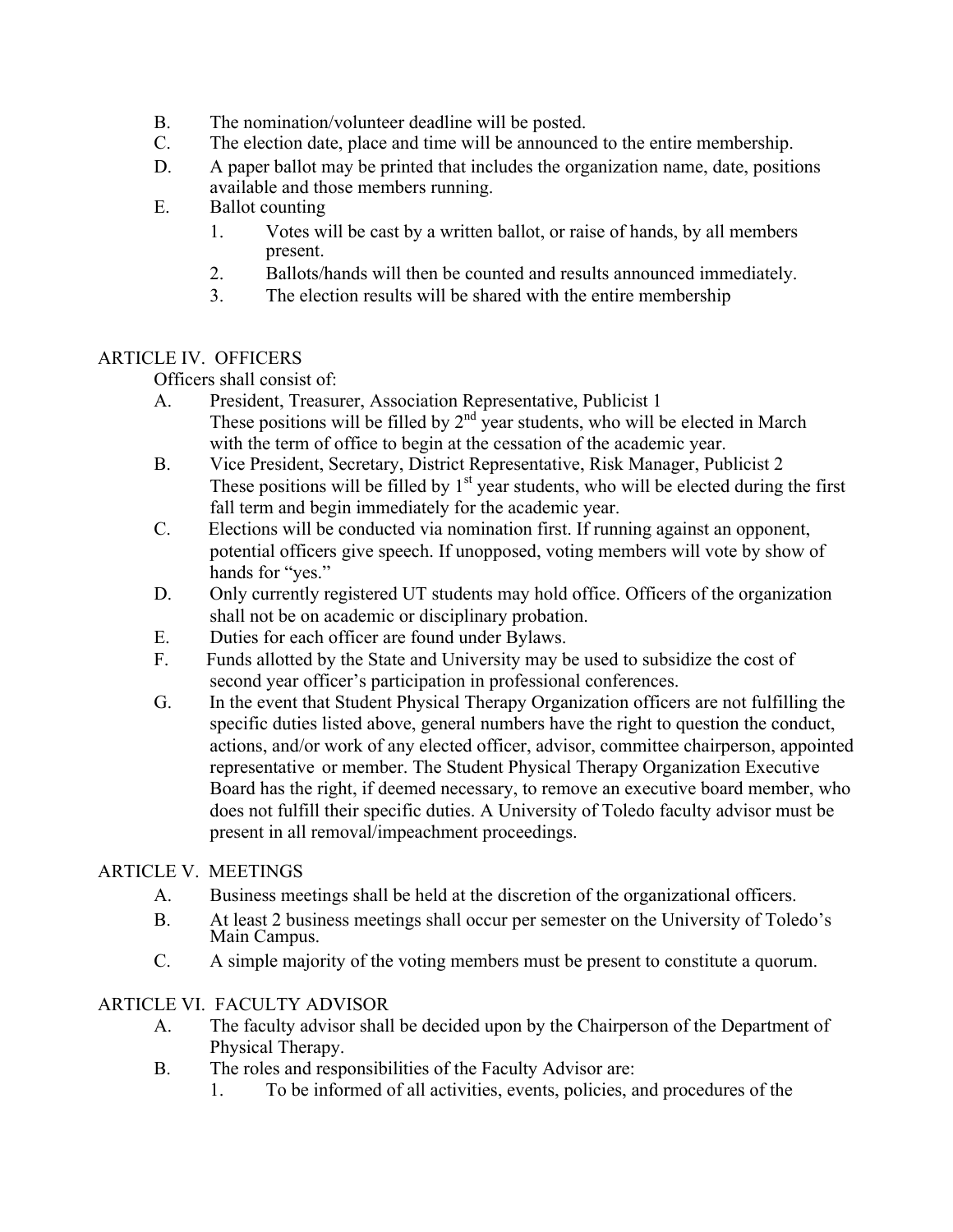student organization.

- 2. To provide a mechanism of "checks and balance" between the student organization and administration.
- 3. To dialogue, brainstorm, generate ideas, and advise the student organization on issues related to activities, events, policies, and procedures.
- 4. To be available to student members by attending the meetings of the student organization and/or meeting with the officers on a regular basis.

#### ARTICLE VII. COMMITTEES

A. Ad hoc committees may be formed at the discretion of the President or Executive Committee to attend to any situations that may become necessary for the organization to consider.

## ARTICLE VIII. QUORUM

- A. The voting body shall consist of members of the organization who are in good standing.
- B. A quorum shall consist of a 2/3 majority of the voting members in order to conduct business requiring a vote of the membership.

## ARTICLE VIII. AMENDMENTS AND RATIFICATION

The organizational constitution and by-laws may be amended at any regular or special meeting by the affirmative vote of  $2/3$  of the voting membership provided that:

- A. Any proposed amendment(s) has been presented in writing to the Executive Board at least 2 weeks prior to the meeting and,
- B. Copies of the proposed amendment have been made available to all members at least 2 weeks in advance of the published voting date.
- C. Adoption of the constitution will require a vote of affirmation from 2/3 of the voting members of the organization. See article III for specifications of voting members.

It is further understood that if this organization desires at any time in the future to change in any way the provisions of this charter, that before such action is taken, the organization will submit for approval to the Office of Student Involvement and Leadership every detail of the desire changes to be made.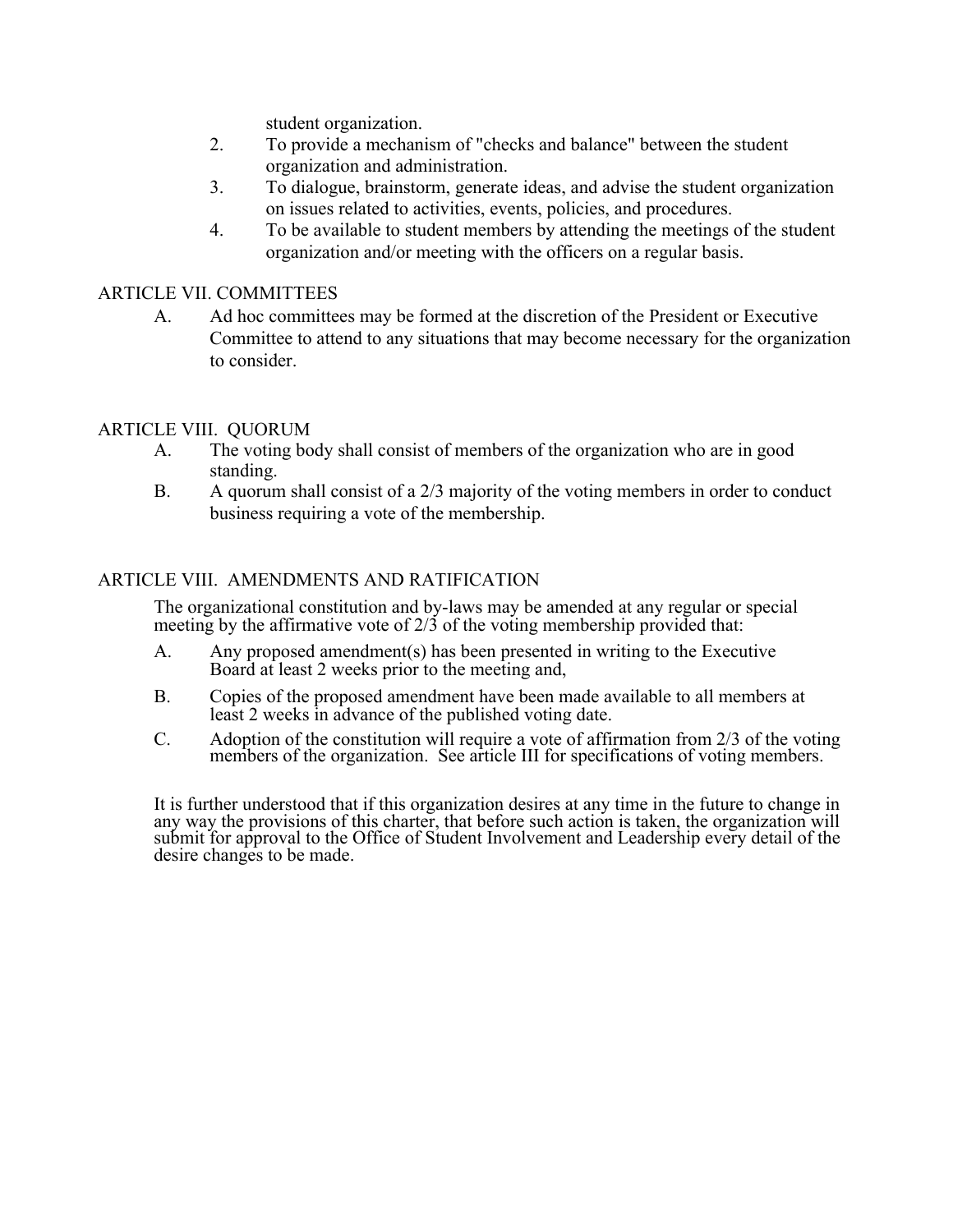# **BYLAWS**

## MEMBERSHIP

- A. Attendance: members will be required to attend all business meetings or obtain an excused absence from an executive officer prior to the meeting.
- B. Committees: members are required to participate in one committee per semester. Members are permitted to participate in more than one committee.

#### **DUES**

- A.  $1<sup>st</sup>$  and  $2<sup>nd</sup>$  Year Members are required to pay \$30.00 per year for dues.
- B. Dues will be collected by the treasurer during first week of fall semester.

# DUTIES OF OFFICERS ARE AS FOLLOWS:

- A. President
	- 1. Organizes and presides over all organizational meetings.<br>2. Appoints committee leaders
	- Appoints committee leaders.
	- 3. Facilitates the development of organizational relationships with other organizations.
	- 4. Delegates various responsibilities to other officers and members.
	- 5. Assigns each 2nd year officer 2-3 committees to advise. This includes the President.
- B. Vice President
	- 1. Assumes the president's duties in his/her absence.
	- 3. Coordinator of Rehab Olympics with respected committees.
	- 4. Acts as a liaison between the committee leaders and the executive board of the organization. The committee leaders are responsible for reporting their activities in writing to the vice-president.
- C. Secretary
	- 1. Records minutes of all meetings and distributes copies to the president, faculty advisor and the Office of Student Affairs.
	- 2. Is responsible for organizational correspondence and other assigned clerical dues (e.g. forms for Office of Student Affairs).
- D. Treasurer
	- 1. Maintains an account of and is responsible for the funds of the organization.
	- 2. Is responsible for the collection of dues from members of the organization.
- E. Publicists (2)
	- 1. Are responsible for maintaining and overseeing the SPTO facebook page.
	- 2. Are responsible for taking pictures at all SPTO events (or making sure pictures are taken).
	- 3. Are responsible for all advertisement and publicity of all SPTO events.
	- 4. Are responsible for organizing the bi-annual Alumni Newsletter.
- F. District Representative
	- 1. Represents the University of Toledo and the SPTO at meetings of the Northwest District of the Ohio Physical Therapy Association and at other functions as requested.
	- 2. Assists the Association representative as needed.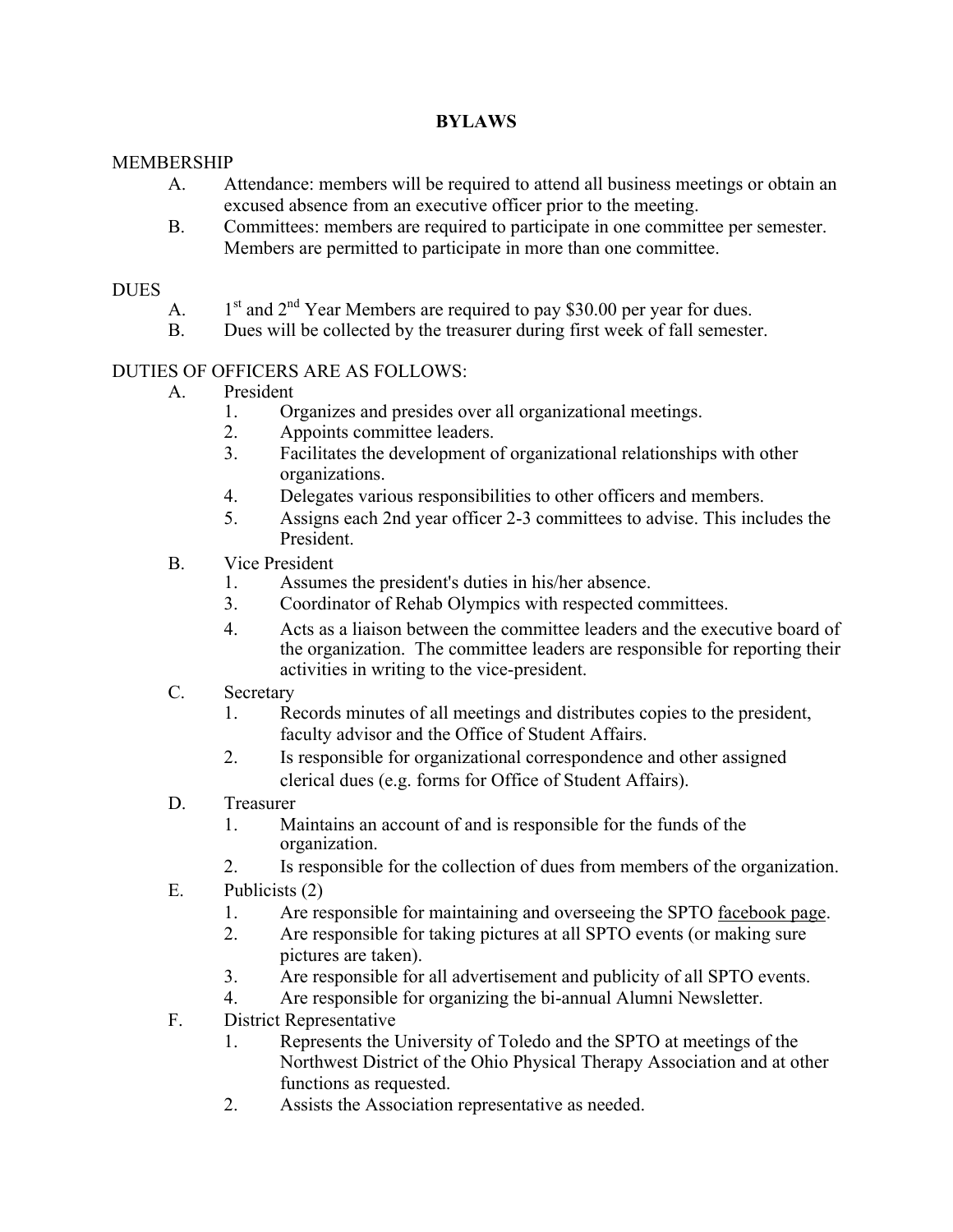- G. Association Representative
	- 1. Represents the University of Toledo and the SPTO to the American Physical Therapy Association and the Ohio Physical Therapy Association.
	- 2. Is responsible for activities related to the APTA and OPTA.
- H. Risk Manager
	- 1. Is responsible for facilitating discussion within the organization on risk management issues pertaining to all events/programs and travel that is undertaken by the organization
	- 2. Is responsible for completing all necessary paperwork prior to all events/activities and submitting it to OSA

# ELECTION PROCESS

- A. Nominations
	- 1. Nominations shall be made by volunteer or be taken from the floor at a business meeting prior to the elections.
	- 2. A statement of interest in assuming the officer position must be submitted to the current President before the election.
- B. Elections
	- 1. Elections for President, Treasurer, Publicist 1, and Association Representative shall take place in March of each year.
	- 2. Elections for Vice President, Secretary, District Representative, Risk Manager and Publicist 2 shall take place in September of each year.
	- 3. Voting shall be done by a raise of hands or a secret paper ballot. The current President and Treasurer shall be responsible for counting all votes.
	- 4. In the event of an open office with neither a nomination nor volunteer, the current President and Faculty Advisor shall assign the office itself, or its respective responsibilities to another member of the SPTO.

PROCEDURES FOR UNEXPIRED TERMS OF OFFICE OR REMOVAL FROM OFFICE

- A. Filling Unexpired Terms of Office
	- 1. In the event that an office opens during a term, the election process will be held to fill the office (as specified above with the exception of required dates).
	- 2. The election for replacement will be held as soon as it is known the office is available.
- B. Removal From Office
	- 1. If an officer does not fulfill the requirements as specified in the constitution for his/her office, the executive board will issue a warning to the officer of how he/she needs to make improvements.
	- 2. If improvement does not occur after the warning, the person will be removed from office with the SPTO advisor present and the office will be filled as specified above.